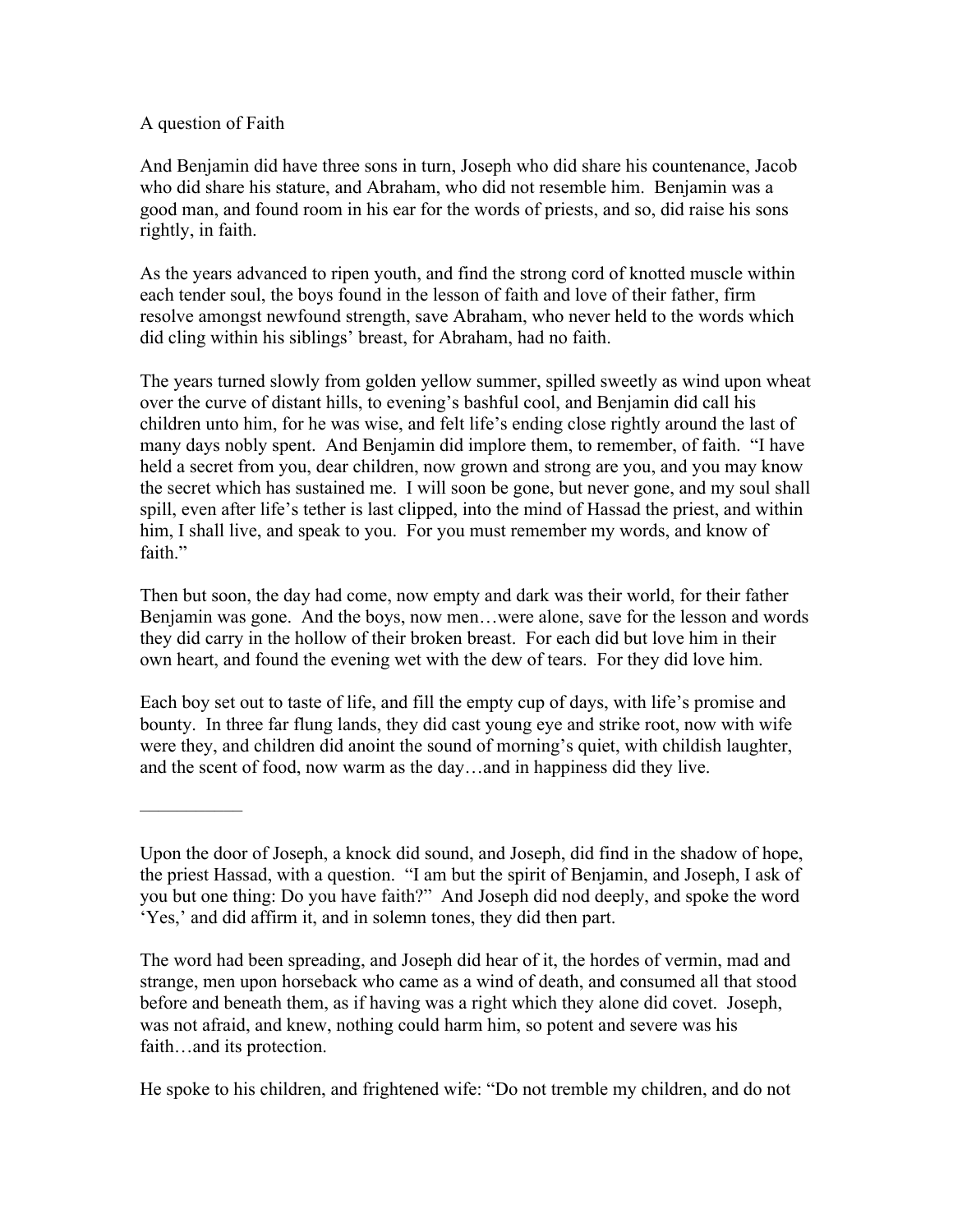weep, my sweet wife. For we love God, and have faith. In him you may trust, and in faith, the world will be recast. See my still heart, and calm hand? I know, of faith. Join me, and we may sup. All is seen, and known, all is understood. You must know of God, and know…of faith."

And they did find in his steadfast courage and certain heart, the anchor and reason, to believe.

The cloud of dust and stink, fell over the countryside, and the wind did bring the stench of an unclean thing to fill the air, as the distant sound of horse's hooves beating the earth grew louder, and soon, did fill the hollow ear. A cloud of blight, men who were worth nothing, proud and vengeful, filled with ugly lust and cruel pleasure, set his home to the match, and did wait, in happy expectancy and glee, as they did flee from the covetous silence, now torn asunder. And they did hold him, Jacob was but one man, and they were many, and soon, he did see it, the circle drawing around what was precious, his wife and daughter, began to tremble, and weep. For his daughter, was but a small girl. And he did watch, as what was precious was held, torn open…consumed, and disgraced. Jacob's heart, became still and dark, to know what was now, and forever—lost. He did hang his heavy head, and knew of hope's last vanishing. The slip of steel cutting was then sweet, and unto his father's breast, Joseph did pass…in silence.

Jacob did live amongst the perfect wood and grasses, so sweet was the air, in summer's noon, and fall's first crisp did stain the cool wind with sweet smoke, and within the heart of time's spending his happiness was founded. Jacob was a farmer, and his children were plump and round, strong and beautiful as the days were long, so was the bounty of his world. And he heard a knock upon hollow wood, and behind the door was Hassad, grey of beard, and frail, was the shadow of hope. The priest Hassad, did greet him with a question. "I am but the spirit of Benjamin, and Jacob, I ask of you but one thing: Do you have faith?" And Jacob did nod deeply, and spoke the word 'Yes,' and did affirm it, and in solemn tones, they did then part.

––––––––––

The months grew hot, and the crackling of flame and choking dark clouds of roiling smoke, did crest the distant hills, until the snapping of fire filled the air, and a poisonous stink, of burnt smoke and embers did stain the clear wind. Jacob did take his family, and held them in his steady arms, to calm their trembling. "Have faith, oh weak children, and tender wife. We do love God, and he will sustain us through this horror. It is nothing for him, and he is mighty, we need but faith. See my easy countenance, and firm hand, I do not tremble and feel fear, I am strong and safe, nothing can harm us, for we are right, we do love God, and have faith." And they did take comfort and solace in his strength and right words, and did understand him.

Before long, the sound of fire and the bitter taste of heat and burnt smoke, did fill their mouths, and they did suffer, then burn. In sheets of flame, their skin but slipping and slick, falling as weight and loose fat spent from bone, now liquid slipping away and